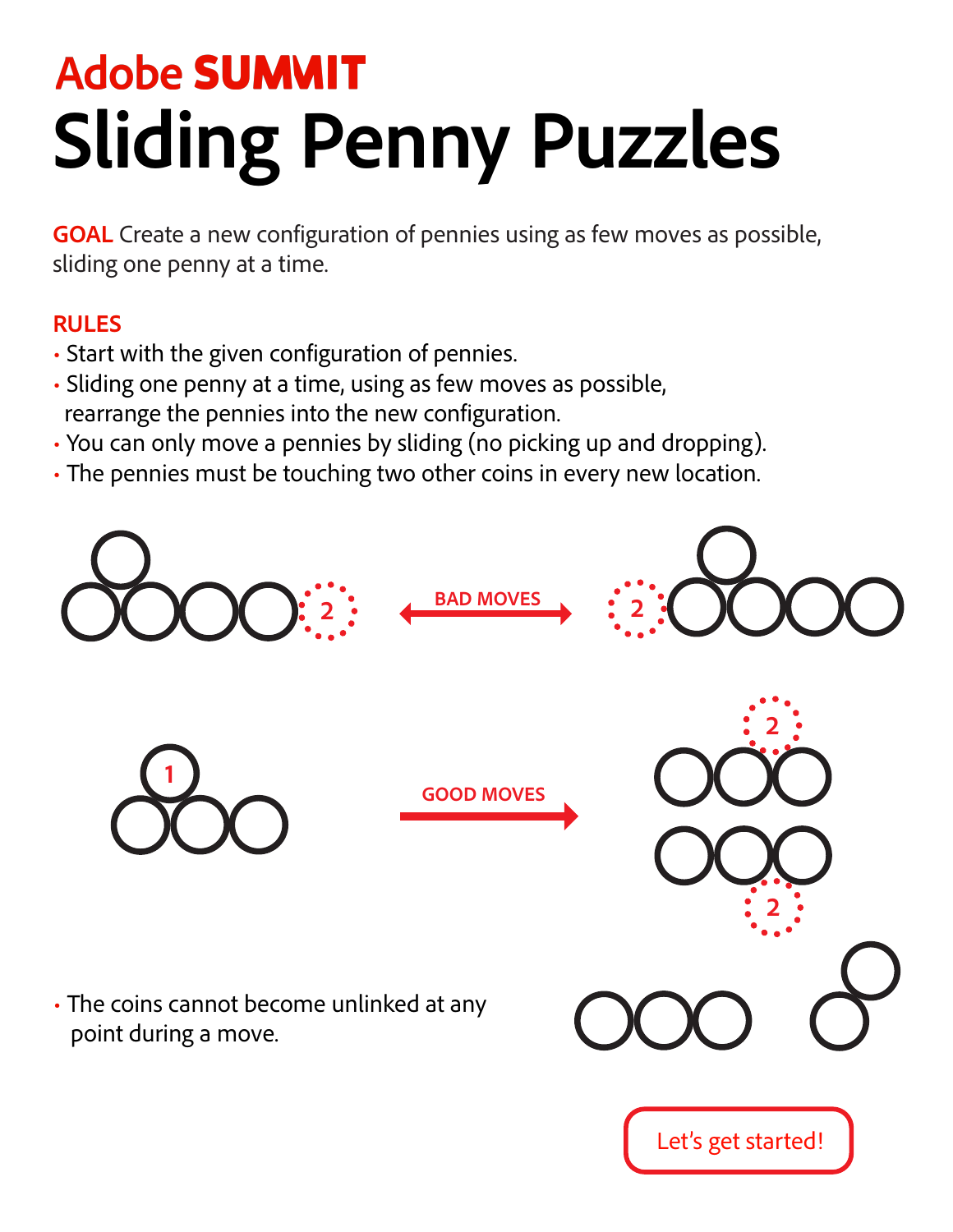# **Flip the Pyramid**

- Arrange 10 pennies into the downward-facing pyramid shape shown below.
- Slide one penny at a time to form an upward-facing pyramid.
- Accomplish this puzzle in 3 moves.

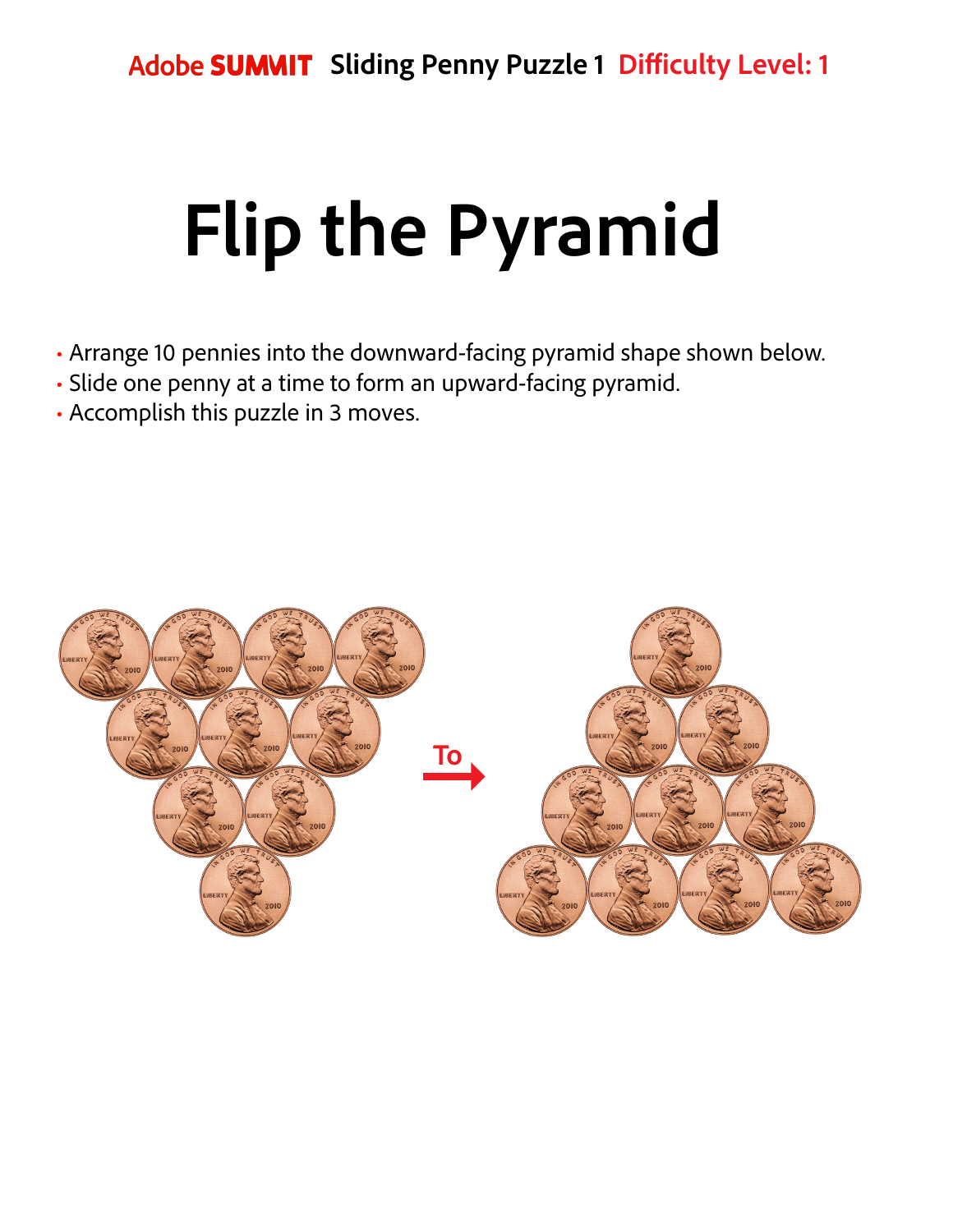## **Make a Square**

- Arrange 9 pennies into the triangle shape shown below.
- Slide one penny at a time to form a square
- Accomplish this puzzle in 2 moves.